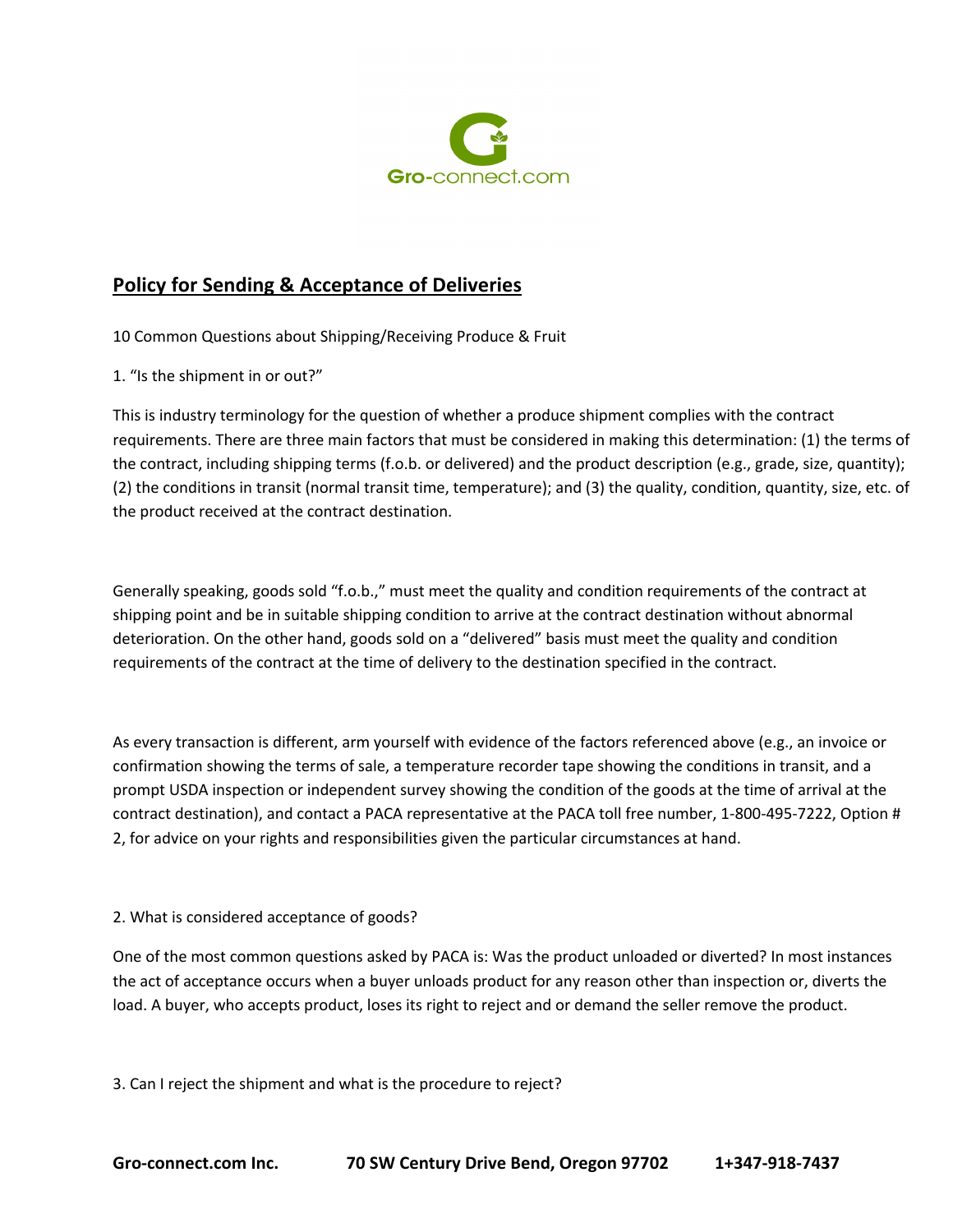

Provided the shipment has not already been accepted, either through diversion, unloading or any other act of control. A buyer may reject a shipment by clearly and promptly notifying the seller of his intention to do so within eight hours of arrival for a truck shipment and within 24 hours of arrival for a rail shipment. It is of course always best to secure evidence, such as a USDA inspection showing the goods did not conform with the contract requirements, to justify the rejection.

You must also consider "effectiveness and ineffectiveness" of a rejection. Effectiveness refers to the procedure by which a rejection is made. In order for a rejection to be effective, it must be timely and notice to the seller must be prompt. If a rejection meets the definition of being effective you can consider the factors of a rejection being rightful or wrongful. For a rejection to be rightful, there must be evidence of a breach of contract, preferably in the form of a USDA inspection.

One misconception sellers often have is their right, or lack thereof, to remove or take back the product when the buyer properly notifies them of a problem. Once title passes, the seller can only regain the product if the buyer agrees to release it or rejects the product.

A second misconception involves the buyer and sellers' responsibility in handling rejected product. Ultimately, whoever takes possession of the shipment must make every effort to sell the produce for a reasonable value in order to mitigate losses.

Finally, what happens when the buyer effects a rightful rejection and the seller refuses to take back the product? In this situation, legal ownership of the product reverts back to the seller, but the buyer is still obligated to sell the product for as much as possible in order to mitigate loss. It is vital that the buyer document its sales and losses and keep an open line of communication with the seller when this situation occurs.

4. Who is responsible for handling rejected product?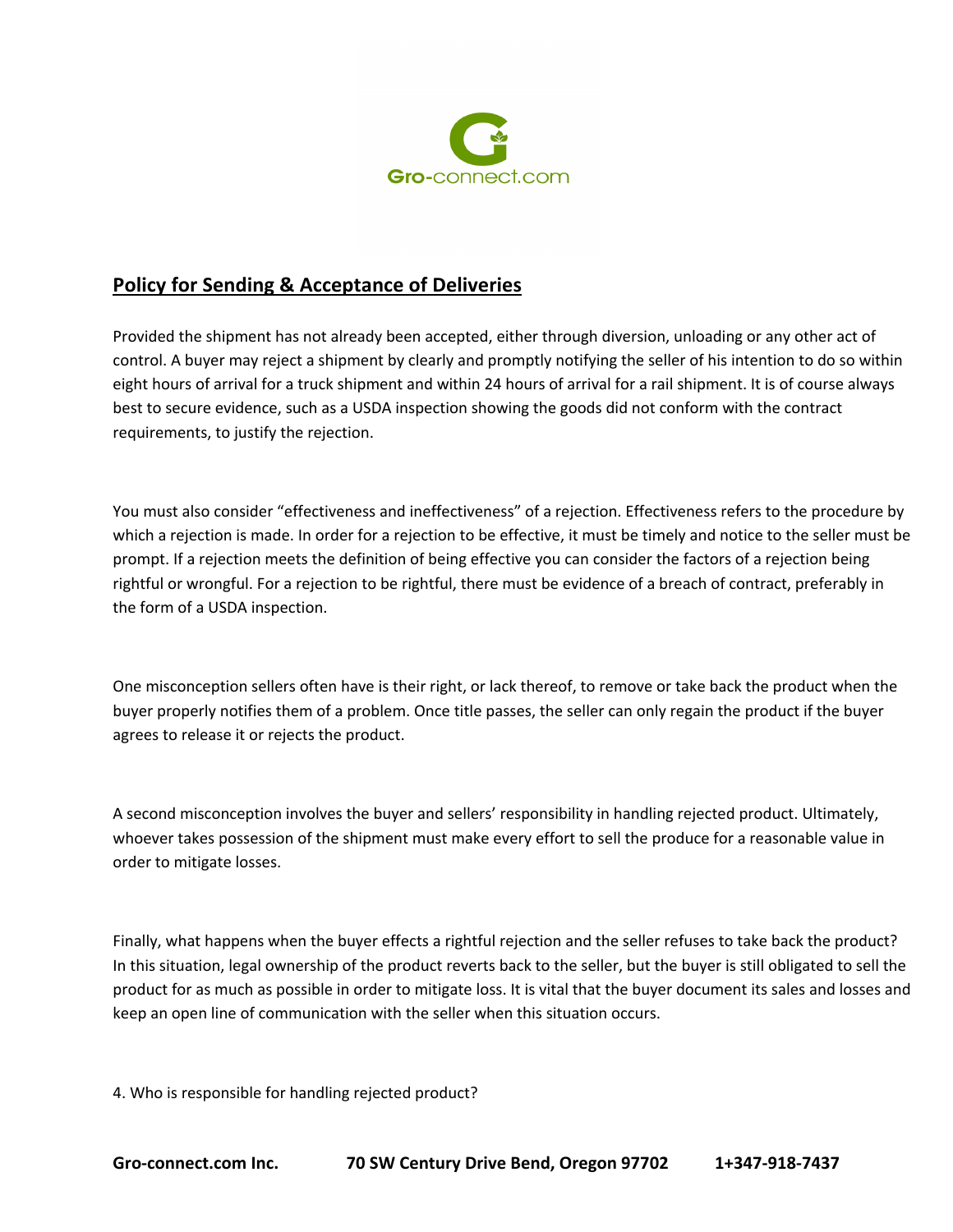

Provided the goods have not already been accepted and the buyer has properly notified the seller of its intention to reject, the seller is responsible for promptly reselling the goods in order to mitigate damages. If, however, the seller refuses to do so, then the buyer is expected to make a good faith effort to sell the goods on the seller's behalf and remit the net proceeds (gross sales less commission) to the seller.

5. If the buyer refuses to accept or rejects a shipment without a USDA inspection, what should the seller do?

The seller should act quickly to secure a USDA inspection to establish that the rejected goods satisfied the contract requirements. If so, the seller would be entitled to recover damages from the buyer for the improper rejection. If the inspection showed that the goods did not comply with the contract requirements, in which case the buyer's rejection was proper and the buyer has no further liability to the seller.

6. What rights does either party have in the event of a breach of contract by the other?

When the breach of contract is by the seller, the buyer may either reject the goods in their entirety (provided he has not already accepted the goods and has given the seller clear, prompt notice of his intention to do so), or he may accept the goods and either negotiate a new price with the seller based on the condition of the goods accepted, or promptly resell the product and recover damages based on the difference between the gross sales and the value the goods would have had if they had been as warranted (as determined by relevant USDA Market News reports), plus other incidental expenses incurred, such as the cost of the USDA inspection.

When the breach of contract is by the buyer, for example when a buyer refuses to accept goods that comply with the contract requirements, the seller may recover the difference between the contract price and the proceeds collected from a prompt resale of the goods, together with any incidental expenses incurred in connection with its handling of the product, such as freight to have the product moved to another buyer or inspection fees incurred to secure evidence that the original buyer's rejection was wrongful.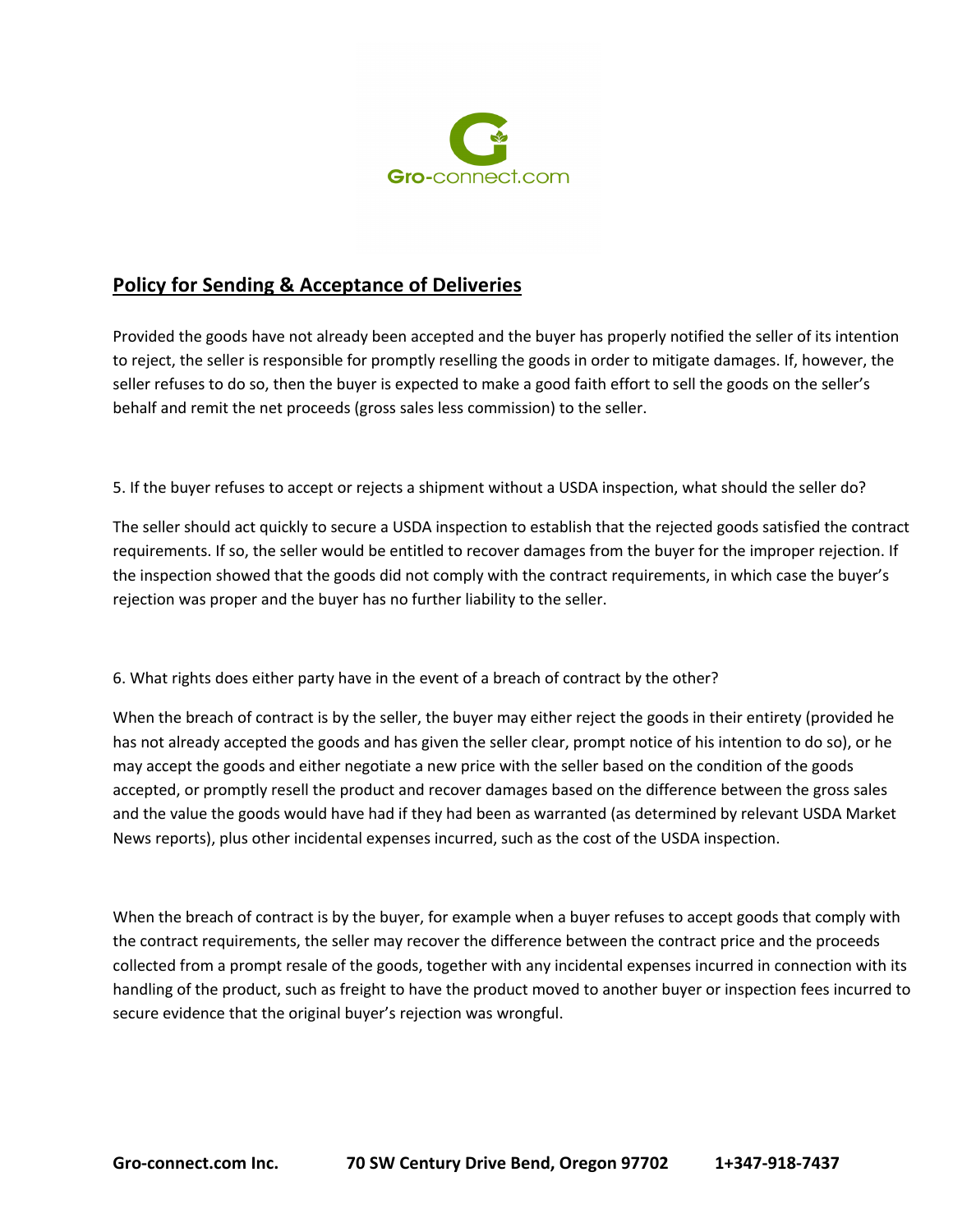

7. What are my rights and what can I do when a buyer gets an inspection on product that reflects a breach of contract but the buyer has already accepted the shipment?

The first and best step in this situation is to attempt to negotiate a reduced price with the buyer commensurate with the condition of the goods he accepted. Once such an agreement is reached and confirmed in writing, the buyer has no further recourse for any breach concerning the goods he has accepted, and has had full opportunity to inspect, prior to agreeing to the renegotiated price.

However, if no new agreement can be reached once the breach has been identified, the seller may insist upon receiving a detailed accounting to establish the buyer's damages. In the event such an accounting is provided, and it shows the goods were promptly and properly resold, the buyer may recover the difference between the gross sales and the value the goods would have had if they had been as warranted (as determined by relevant USDA Market News reports), plus other incidental expenses incurred, such as the cost of the USDA inspection.

If the account of sales is not sufficiently detailed, or if no account of sales is provided, the buyer may be limited to recovering damages based on the percentage of defects disclosed by the USDA inspection, plus the cost of the inspection.

### 8. If I'm not happy with the return on a disputed shipment what can I do?

First and foremost, insist on a detailed account of sales showing the goods in dispute were promptly and properly resold. If this information is provided and a settlement satisfactory to both parties still cannot be reached, or if the documentation provided is not sufficient to support the amount of the claim, then you may file an informal complaint with PACA.

The PACA representative assigned to your case will gather all pertinent information and contact the parties in an attempt to mediate the dispute and reach a satisfactory settlement. In the event the matter is not settled through mediation, you will have the opportunity to pursue your claim on a formal basis, in which case liability will be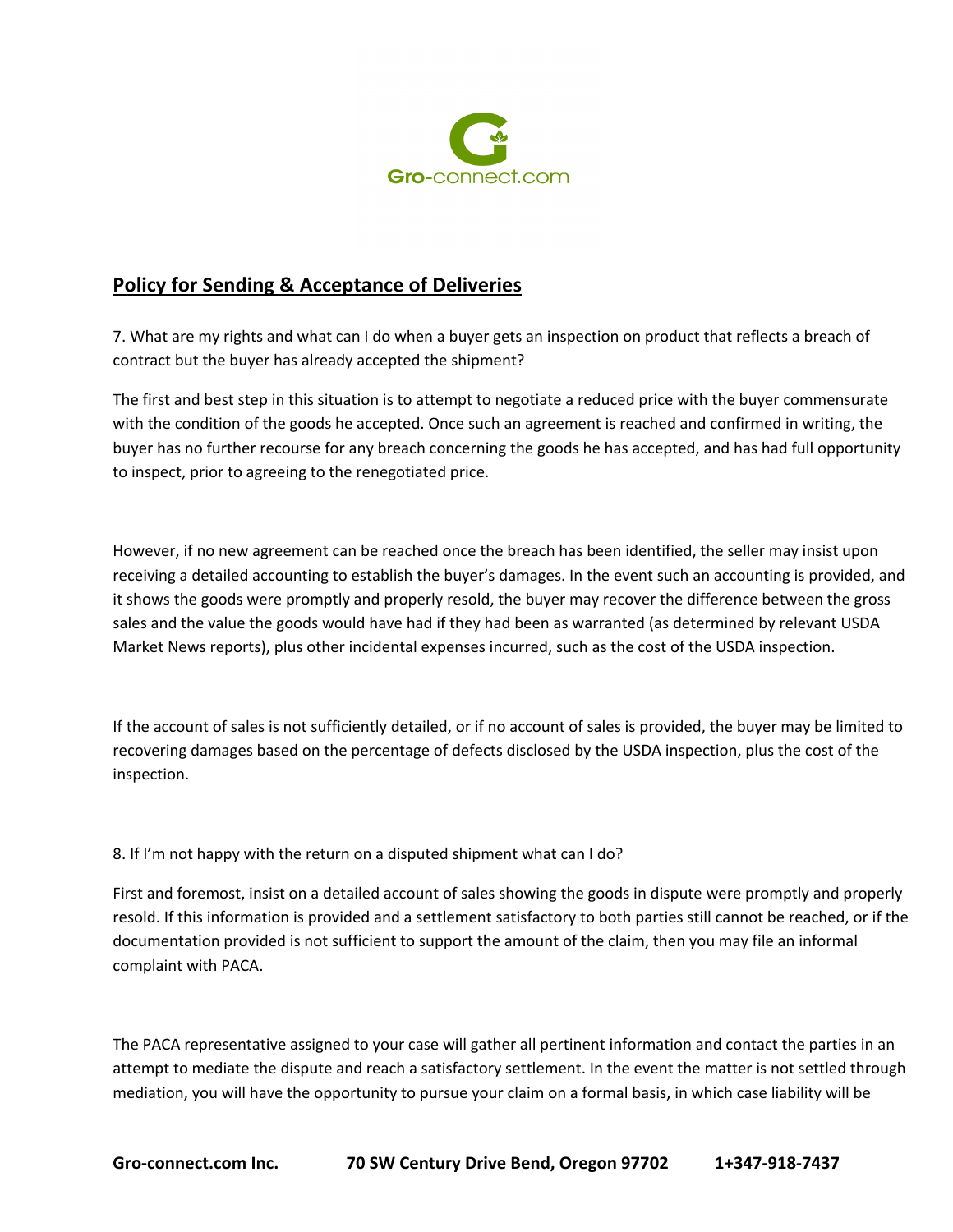

determined by a Presiding Officer based on the evidence submitted either through the documentary or oral hearing procedure.

9. The term "price after sale" (pas) and "Open", what do they mean and is there a need for an account of sale?

The terms "price after sale" and "open" are industry terms which are not defined by PACA. They have however been interpreted as meaning that the parties will agree on a price following the prompt resale of the goods. While there is technically no requirement of the buyer to prepare an account of sales, it is in their best interest to do so. If the parties are unable to reach an agreement on price, a detailed account of sales showing a prompt and proper resale may be viewed as the best evidence of the value of the goods the buyer accepted, and may be used to determine the reasonable price owed by the buyer to the seller. If no account of sales is available, the reasonable price owed by the buyer to the seller will be determined based on relevant USDA Market News reports.

Another word of caution: goods sold under these terms will be presumed to be in average marketable condition unless the buyer provides evidence showing otherwise. It is therefore in the best interest of the buyer of goods to secure a USDA inspection if the goods received are in fair or poor condition.

10. What is the difference between "price after sale"/"open" and "consignment"?

The terms "pas" or "open" is considered to be a sale and a change of title or ownership has taken place. The term "consignment" means that one party is selling the product for another party and change of title or ownership has not occurred. Generally in a consignment situation the consignee is working for a commission that is agreed upon between the two parties.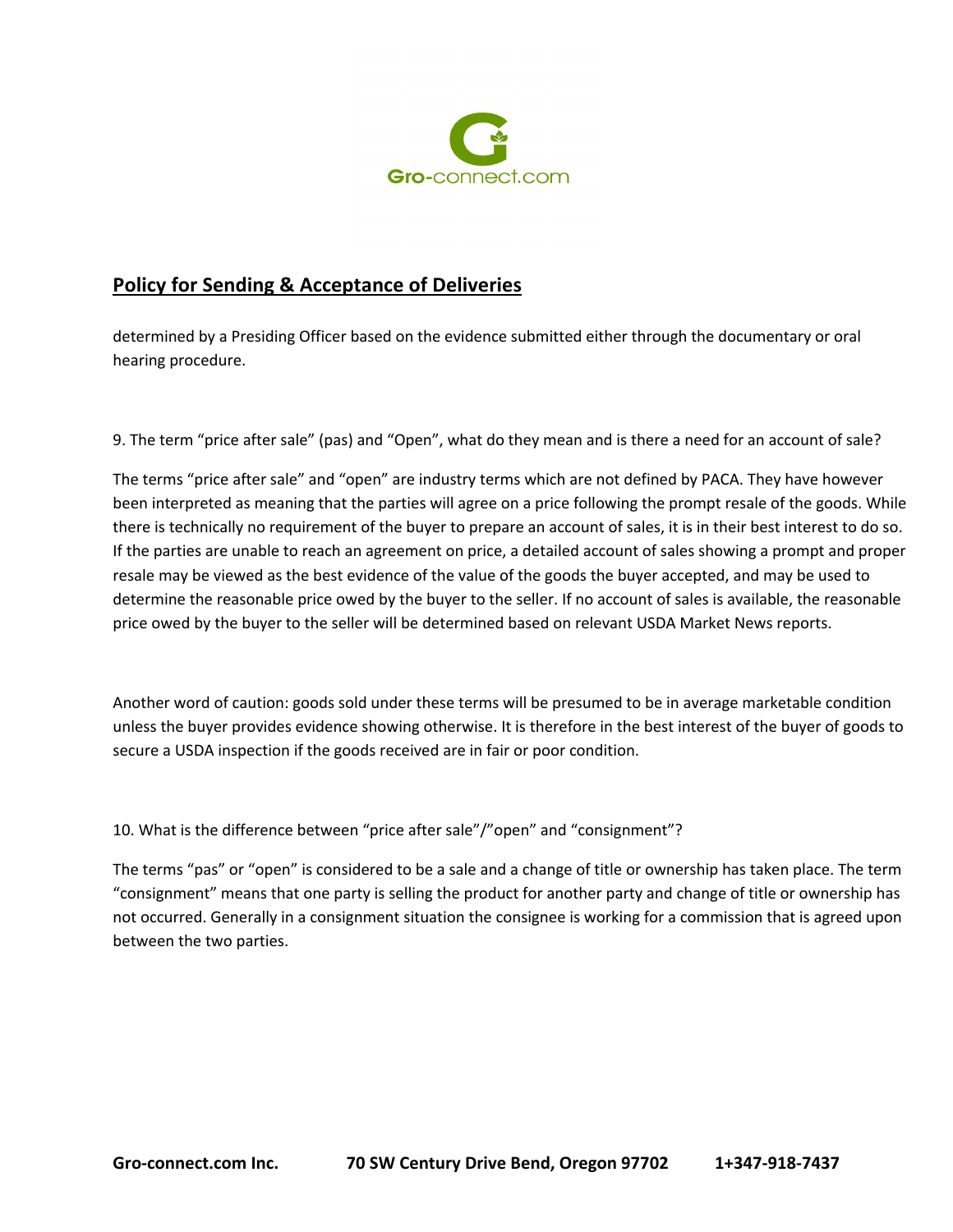

PACA Guidelines for Product Quality & Standards

PACA uses the guidelines from the FOB Good Arrival Guidelines Table (below) to interpret the maximum allowances for various fresh fruits and vegetables sold F.O.B. and inspected at destinations anywhere from 1 to 5 days away from the shipping point. For those commodities with U.S. Grade Standards, the starting point for determining maximum allowable defects are the shipping point tolerances provided in the standards for those commodities.

For those commodities that do not have a U.S. Grade Standard, the most common shipping point tolerance of 10% for average defects, including 5% for defects causing serious damage and 1% for decay, may be used as a starting point for determining the maximum defect allowances, unless it appears that an existing standard for a similar commodity would be more applicable.

The F.O.B. Good Delivery Guidelines Table applies only to produce sold F.O.B. In an F.O.B. sale, the seller warrants that the produce meets the contract terms at shipping point, and that it is also in suitable shipping condition to arrive at the contract destination without abnormal deterioration. The defect allowances listed in the table can be used to determine whether the product was loaded in suitable shipping condition. Those allowances should, however, be viewed only as guidelines, as many factors enter into the determination of whether a load of produce meets the terms of a particular contract. For example, if product is sold "F.O.B. acceptance final," rather than merely "F.O.B," an inspection showing a breach in one instance may not show a breach in the other. Some other considerations may be the timing of the inspection, air temperatures maintained by the carrier, whether or not transit time was normal, the location of the product when it was inspected, and how much of the load was inspected. You are encouraged to consult with your nearest PACA regional office @ (800) 495-7222, option 2 for an interpretation of your rights, given the specific circumstances surrounding your transaction.